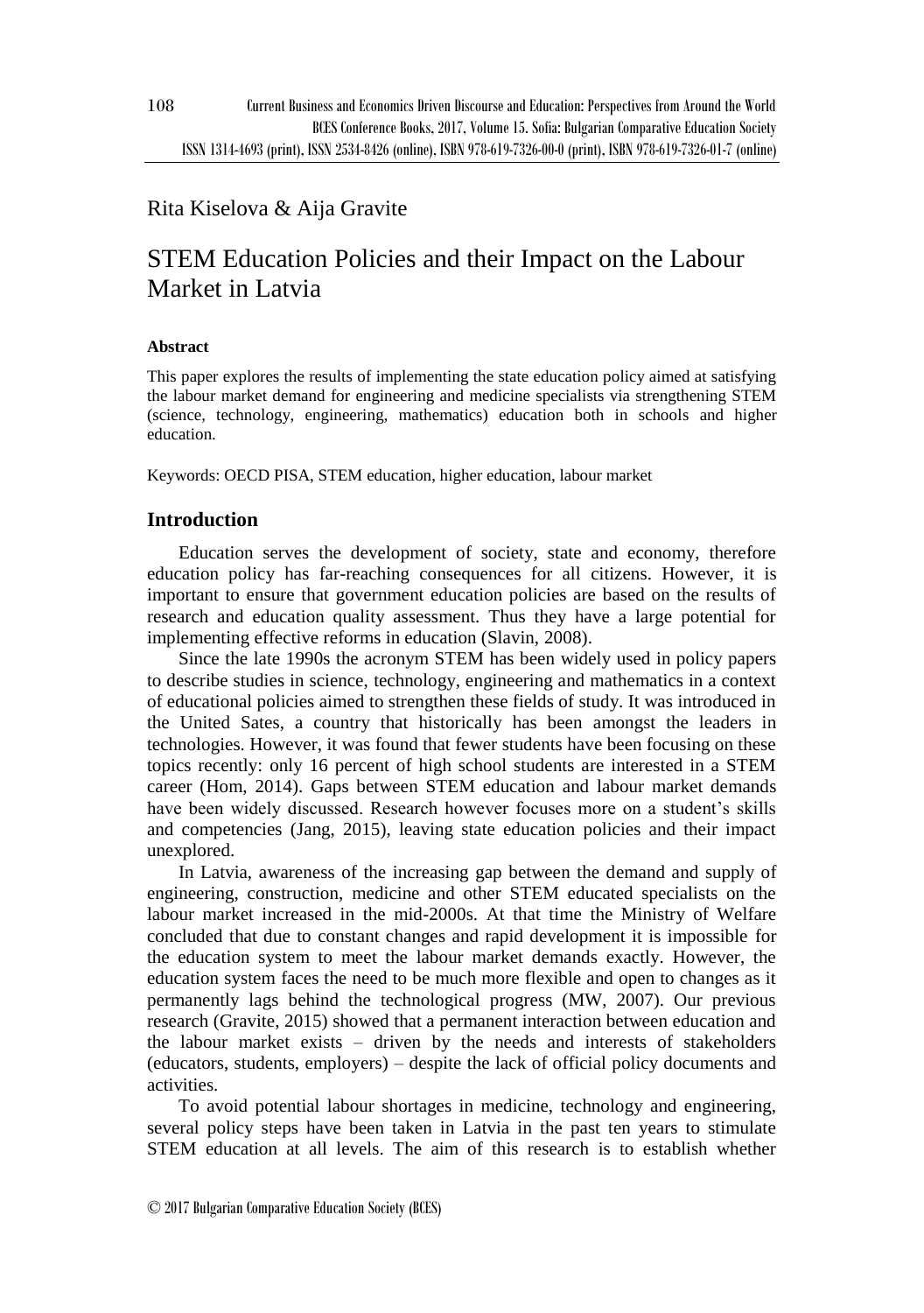education policy aimed at strengthening teaching of science and mathematics in schools and higher education institutions has resulted in a decrease of engineering and health vacancies in the labour market.

### **Research methods**

In order to find out whether the education policies applied had an impact on students' achievements in schools, research results of OECD PISA were used. PISA (OECD Programme for International Student Assessment) assesses to what extent fifteen year old students, who are about to finish lower secondary education (in Latvia – basic education), have acquired the knowledge and skills necessary for a full participation in the civil society, and the ability of students to use the experience gained at school and to apply it to different life situations outside school and in further education. The objectives of PISA are to help develop and introduce evidence-based education policy and national education reforms while fostering the labour market. Therefore, the cycles of studies are regularly implemented, fully internationally verified, and comparable databases are created for analysis generating recommendations applicable to education (Kangro, 2015). To analyse changes in the Latvian students' achievements, results from PISA 2006 and PISA 2015 were used as these two research cycles were focused on science. PISA research does not simply evaluate a student's competencies in the particular subject; it also allows for judgement on his or her attitudes, motivation and values. The attention in Latvian education policy documents is focused on students' interest in continuing their education and career path related to sciences as well as developing their research skills. Therefore value changes of indexes related to the contextual factors are analysed using descriptive statistics and regression analyses. These contextual factors are:

- $\circ$  Science related career expectations students were asked what kind of job they expect to have, when they are about 30 years old;
- o Inquiry-based science teaching and learning practices students reported to what extent they agree that:
	- a good way to know if something is true is to do an experiment;
	- scientific ideas sometimes change;
	- good answers are based on evidence from many different experiments;
	- it is good to repeat an experiment more than once to become sure of your findings;
	- sometimes scientists change their minds about what is true in science;
	- ideas in science books sometimes change.

To clarify whether education policies had an impact on the higher education and the labour market, i.e. whether the number of those studying and taking jobs in areas related to STEM education increased, two sets of statistic data were analysed and compared covering the period from 2006 till 2016. The Latvian Central Statistics Bureau databases were used to track changes in the labour market: rates of employment and vacancies in two areas corresponding to science and mathematics in education; engineering and health. Data on the number of students and graduates and the level of state finance support in both fields were found in the statistical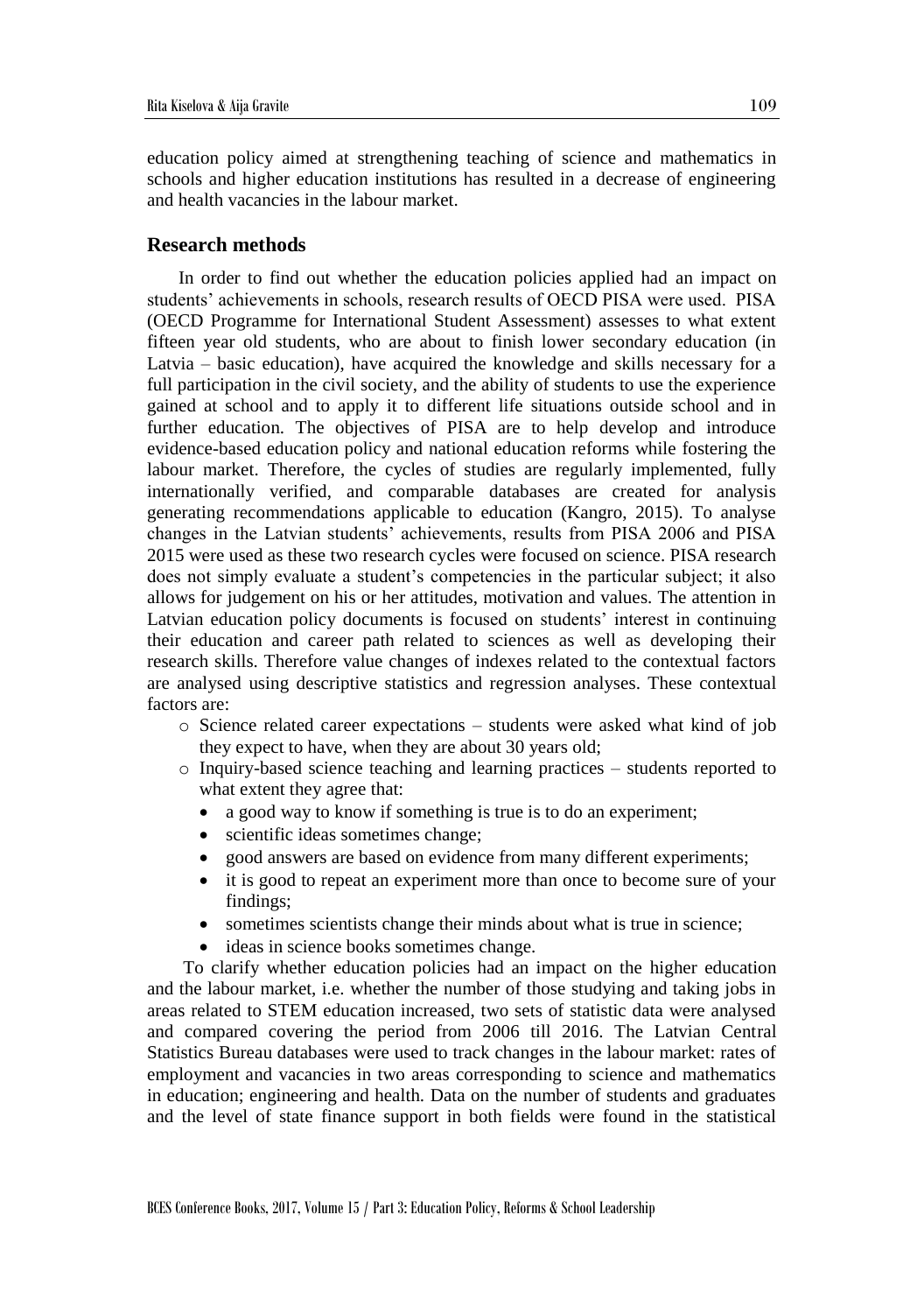annual reports on higher education prepared by the Department of Higher Education of the Ministry of Education and Sciences.

#### **Education policy**

Advanced research, innovation and higher education has been prioritized as one of the key courses of action in National Development Plan of Latvia for 2014-2020 (CCSC, 2012). The main aim of STEM policy is to shape science and technology as bases for the sustainable development of the civic society, economy and culture. The plan considers the development of science and technologies to be a determining factor for economic sustainability, prosperity of the Latvian society and the preservation of environment and natural resources (MK, 2015).

STEM has been prioritized in policies of all levels of education in Latvia. During the past ten years a number of reforms were implemented:

- o new state standards were developed for all levels of education;
- o state budget financing in the higher education was redistributed in favour of STEM areas:
- o mandatory centralised exam in mathematics was introduced for the secondary education graduates;
- o a project 'Sciences and Mathematics' (funded by the European Structural Funds) was carried out in both primary and secondary schools in order to:
	- encourage children's interest in natural sciences and mathematics;
	- exercise activities to change approaches to STEM education;
	- develop students' research skills;
	- create and deliver new electronic and printed teaching materials to schools;
	- provide professional development to teachers.

#### **Changes in students' performance (PISA results)**

PISA research evaluates students' performance in three fields, mathematics, reading and science. One of them is singled out as the main field in each research cycle. Science was outlined for the first time in PISA 2006. Therefore the results of PISA 2006 are used in this research as a point of reference for establishing how students' performance has changed in 2015 as all significant reforms in STEM education in Latvia took place after 2006. PISA 2015 focused on science as the major domain too, and defines science literacy as 'the ability to engage with sciencerelated issues, and with the ideas of science, as a reflective citizen'. This requires the competencies to explain phenomena scientifically, to evaluate and design scientific enquiry, and to interpret data and evidence scientifically (OECD, 2016, p. 50).

The metric for the overall science scale is based on a mean for OECD countries of 500 points and a standard deviation of 100 points that were set in PISA 2006. The items that are common to both the 2006 and 2015 test instruments and were found to measure science literacy comparably in the paper and computer-based modes, form a link with the earlier scale.

The average Latvian student's performance in science is measured as 490 points both in PISA 2006 and PISA 2015 and they are not statistically significantly different from the OECD average. The average three-year trend for the mean, used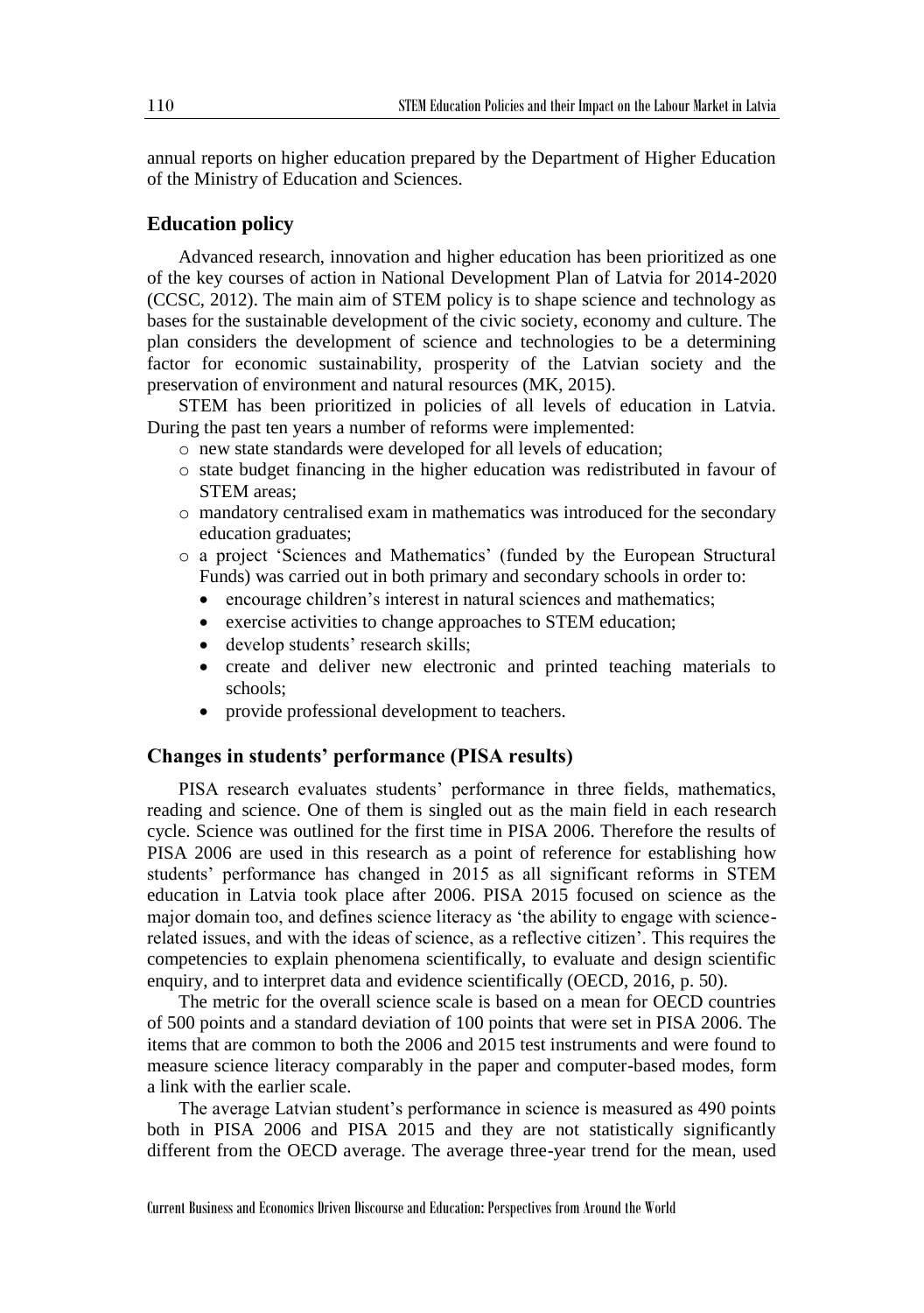in PISA to track changes in students' performance, is the average rate at which a country's mean score in science has changed over consecutive three-year periods throughout its participation in PISA assessments (OECD, 2016). In Latvia the average three-year trend in science performance is 1.1 points, which means that our students' performance has not changed statistically significantly during last the ten years.

In order to be successful in science students need to have research skills and also knowledge of the role of research and connection with the development of science and innovations. PISA 2015 allows the definition of these skills using an index of inquiry-based science teaching and learning practices. For Latvian students the value of this index is 0.16. This means that our students have given concurring answers more often on formative questions of this index than students in OECD countries on average, determined as 0. However, a negative correlation has been found between the index of inquiry-based science teaching and learning practices and students' performance: if the value of index increases by one point, a student's performance in science decreases by 12 points. This means that either students' research skills or their ability to apply these skills in practice are not sufficient. Thus it is evident that the goals of ESF project 'Science and Mathematics' have been reached only in part.

Students' interest in science influences their willingness to build a carrier path in science in future. A question about their future profession asked students to imagine where they will be working at age 30 was included both in PISA 2006 and PISA 2015 questionnaires. Professions related to science were grouped as:

- science and engineering professionals;
- health professionals;
- information and communication technology specialists;
- science-related technicians and associate professionals.

Only 20% of Latvian students have expressed interest in choosing their career in these professions in PISA 2015. Comparing with PISA 2006, there is a slight increase from 17%, however, as on average in all OECD countries, it was caused by increased interest in health professions. In Latvia willingness to choose a career in health has risen by 5.4 percentage points (from 3.9 in PISA 2006 to 9.4 in PISA 2015), whereas interest in science and engineering has decreased (from 8.5% in PISA 2006 to 7.2% in PISA 2015).

Thereby PISA results show that the willingness of Latvian students to choose career paths in engineering, or related professions has not changed during the last decade. Only 7.2% of students expressed such interest, combined with those interested in information and communication technology, 10.1%, a fraction less than the average in OECD countries. However, the relative distribution of state funded study places in 2015 was intended to provide 42% for the combined study fields 'Science, mathematics and information technologies' and 'Engineering, industry and construction'. The comparison of students' willingness to study STEM and the distribution of state funds (i.e. public order) are evidence that a lot of creative efforts are needed to increase students' interest in STEM related studies and professions in secondary education level, as at the age of fifteen student's professional desires are far from education policy makers' expectations.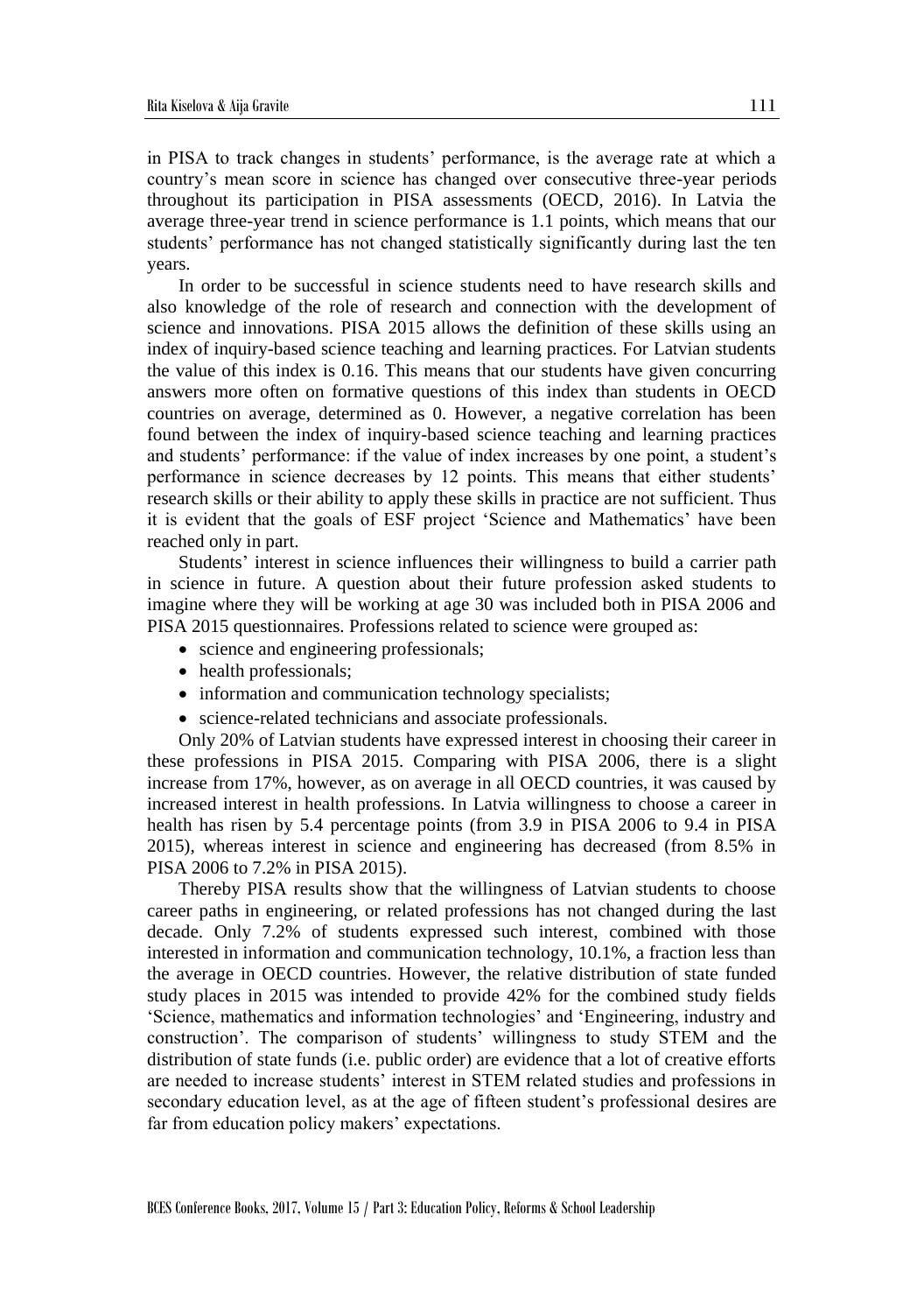#### **Changes in higher education**

To establish whether policies in higher education aimed at improving the chances of better meeting the labour market demand in STEM fields has generated the intended outcome, statistical data on number of students and graduates in the following two fields, health as well as construction and engineering were analysed.

Health has always had prestige and has been a popular and competitive area of studies in Latvia. However, the demand for doctors and nurses has increased in recent years due to an aging population, leading to more demand for medical care. It has simultaneously also resulted in a brain-drain: as most EU countries face similar problems; young Latvian doctors quite often find more desirable positions abroad. Between 2006 and 2016 the number of state-funded study places in health have increased from 3848 to 6519, an increase by 70%. The total amount of medical students have increased even more, by 75% (from 6810 to 11 867). The number of students who gained qualifications in health also has risen from 1254 in 2006 to 2252 in 2016, an increase of 80%.

Engineering and construction had been a popular choice for studies in Latvia until the 1990s. After the collapse of the Soviet planned economy and the resulting loss of jobs for a large proportion of specialists with technological qualifications, engineering has lost its appeal. However, since the early 2000s economic analysts in Latvia have focussed on the need for a more increased share of high value-added domestic industrial production in the country's GDP. This led to predictions of an increasing demand for engineers and technicians in the labour market. Therefore policy makers have responded by increasing the number of state funded study places in engineering and construction by 30% (from 6857 in 2006 to 9081 in 2016).

According to the Ministry of Education statistics, the total number of engineering students has not changed significantly (the figures show a slight decrease to 12535 in 2015 from 13945 in 2009). Engineering and construction is the only field of study in Latvia where a surplus of state funded study places occurs, i.e. there are less people willing to study engineering full-time than the provided state funded study places would allow. The number of students who gained qualifications in this field also has not changed significantly. It even shows tendency to decrease in recent years, from 2596 in 2013 to 1963 in 2016.

The drop-out rate in engineering studies is the highest in Latvian higher education, reaching an average of 57%. Although this trend tends to be explained by difficult studies and decreased standards of STEM education in secondary schools, the situation in health, where students' knowledge is based on the same STEM basis and the study period is longer and even harder, the drop-out rate on average is only 11%, rendering the above explanation questionable.

#### **Changes in the labour market**

To establish whether education policies supporting STEM education resulted in a positive impact on the labour market, we compared the dynamics of average quarterly data of job vacancies during the last decade (2006-2016) in professions corresponding to the two study fields analysed above, health as well as engineering and construction, with the Ministry of Education statistics of graduates who gained qualifications.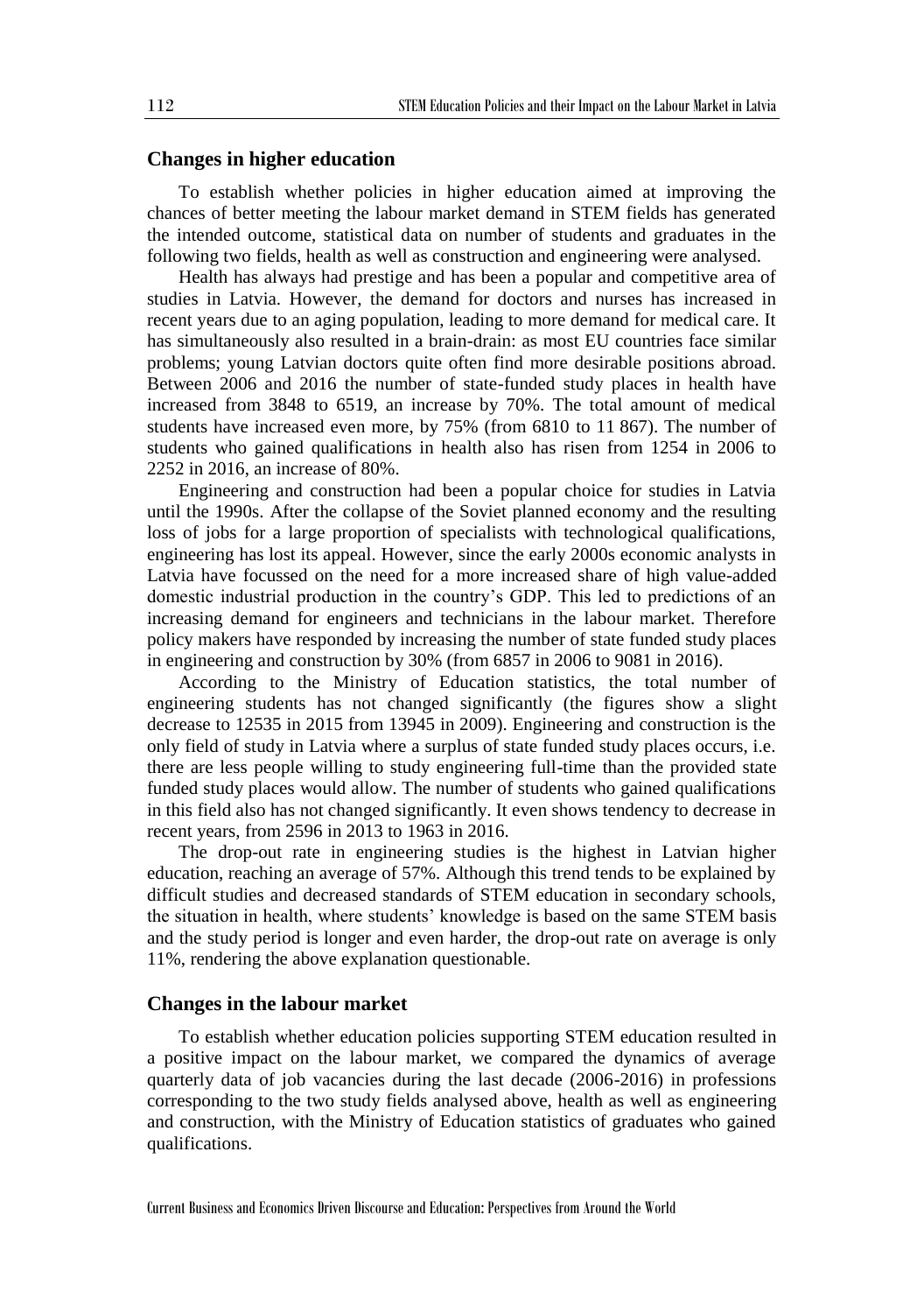In both fields a rapid decrease of vacancies was detected in the years 2007- 2009, by 85% in health and by 92% in engineering and construction. The number of people gaining qualifications increased by 20% in health and remained unchanged in engineering and construction in the same period. From 2009 until 2014 the number of vacancies remained unchanged, and the total number of jobs decreased by 4% in health and by 30% in engineering and construction. At the same time the number of people gaining qualifications doubled in health and increased by 30% in engineering and construction. In 2014 new vacancies appeared in health, reaching 2% of total jobs in the field (back to the level of 2006) whereas in engineering and construction it remained unchanged at the level of 0.3%. The total number of jobs reached the level of 2007 in 2013 in health and in 2014 in engineering and construction. Since 2013 the number of jobs increase by approximately 2000 a year in both fields, and the number of people gaining qualifications roughly is the same.

Thus our research did not establish a strong interaction between the education policy and processes on the labour market in STEM-related fields. It is more likely that the dynamics observed in job vacancies were caused by the economic crisis of 2008 and a rapid increase of unemployment.

Since 2014 there is a growing demand for specialists both in health and engineering. In engineering and construction this demand statistically is covered by those gaining qualifications. This means that state funding provided for engineering and construction studies is sufficient, probably even exaggerated as 57% of engineering and construction students do not finish their studies. Fewer state funded study places would increase competition amongst students and consequently the quality of their education. In the health professions labour market demand leads to growing number of vacancies as the number of people joining the labour market after gaining qualifications is diminished by the brain-drain. This problem cannot be solved by education policy alone.

#### **Conclusion**

Education policies aimed to strengthen STEM in primary and secondary education in Latvia have not reached their goals as STEM competencies and research skills amongst students have not increased. Consequently, there are no changes in popularity of STEM related study areas in higher education and professional preferences of students. Medical professions have sustained their popularity, whereas engineering still remains unpopular, despite a sizable increase of state funded study places.

#### **References**

- Cabinet of Ministers (2015): Ministru kabineta rīkojums Nr.331, Rīgā 2015.gada 29.jūnijā, Par Izglītības attīstības pamatnostādņu 2014.-2020.gadam īstenošanas plānu 2015.- 2017.gadam. https://likumi.lv/ta/id/274936-par-izglitibas-attistibas-pamatnostadnu-2014- 2020-gadam-istenosanas-planu-2015-2017-gadam. (Accessed 12 February 2017).
- Gravite, A. (2015): The Interaction between higher education and labour market in changing economic environment. *Quality, Social Justice and Accountability in Education Worldwide*. BCES Conference Books, 13(1), 320-326.